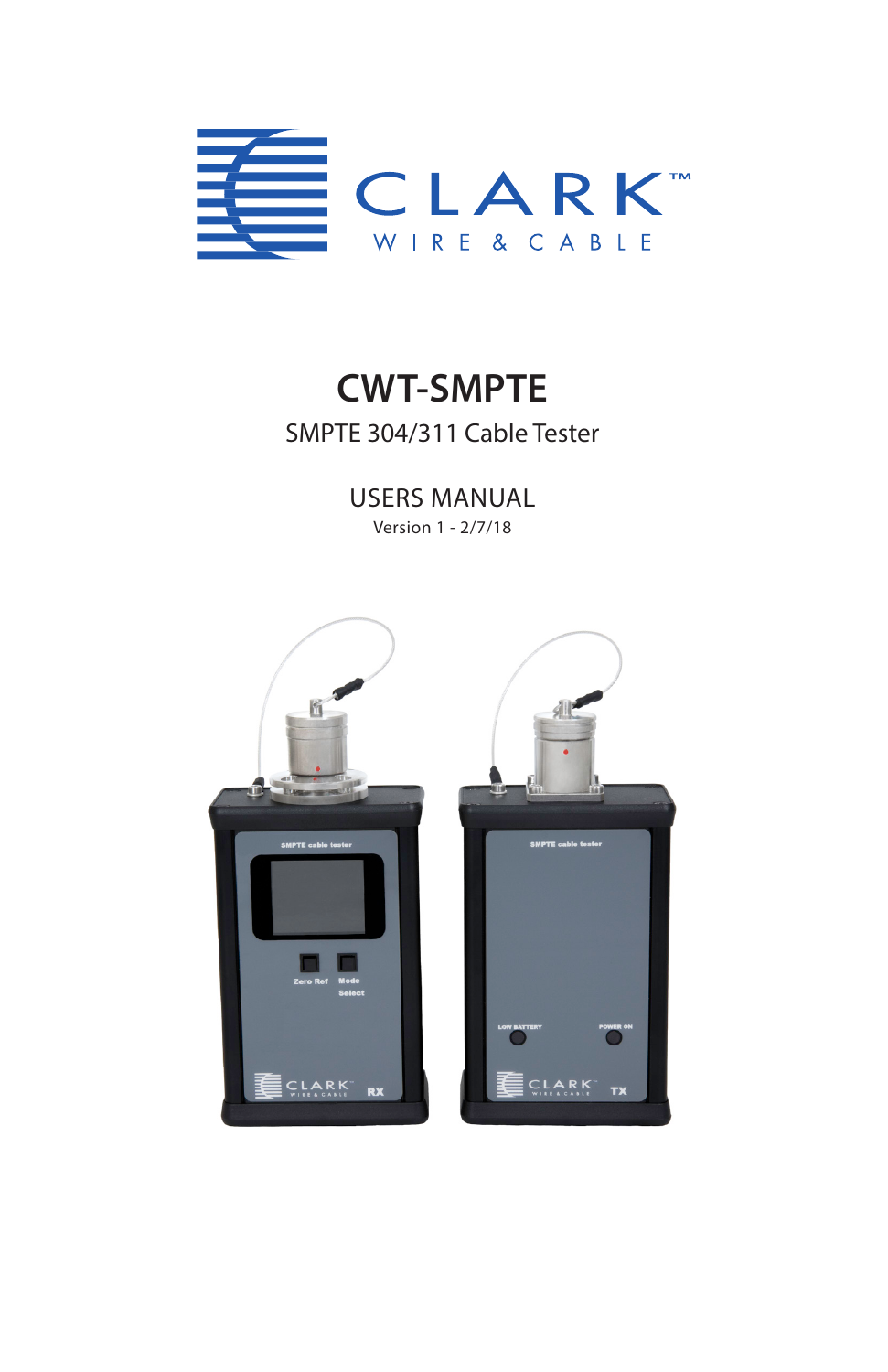## **CLARK CWT-SMPTE: CALIBRATION**

## POWER ON BOTH UNITS

Turn **both** units on with rocker switch located on the side.

If the units are connected properly and both are powered on, you will see an optical loss level displayed on the RX unit. If the TX unit is not on, the units are not connected, or if the fiber contacts are damaged, the RX unit will display "-INF" indicating an un-measureable level.

## CONNECT THE TX & RX UNITS

Before proceeding it is very important to clean the fiber contacts on both units as described in the MAINTENANCE section of this manual.

Connect the TX and RX Units directly into each other. The screen will a display an arbitrary amount of dB loss, typically between 5dB and 10dB.

## ZERO REFERENCE

Once the RX is receiving light from the TX unit and displaying a level, press the "Zero Ref" button to set a reference level. The screen will now display 0 dBm and also indicate "zero ref set" .

This step calibrates the set to a known reference level so that cables under test display the actual loss of the cable assemblies.

Note: Each time the power is cycled, the zero reference is dumped from memory. As such, each time the units are powered up the Zero Reference calibration (Steps 1 & 2 must be repeated.





Example of display when RX & TX are directly connected but not callibrated.



Display when RX unit is callibrated and connected to TX unit.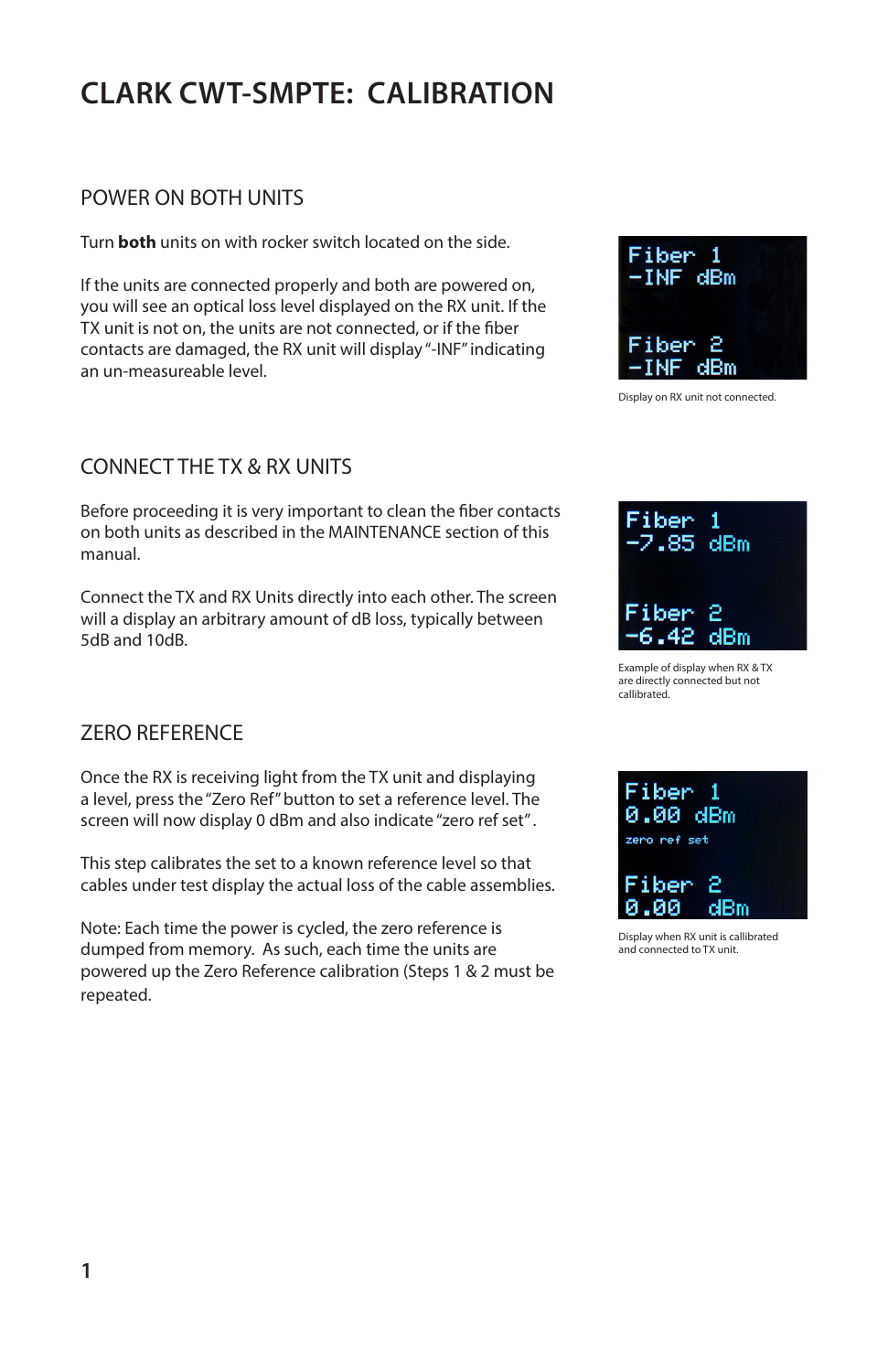## **CLARK CWT-SMPTE: TESTING**

## DISCONNECT THE TX & RX UNITS

Leaving both units powered on after calibration, disconnect the RX and TX units from each other. The RX unit will now display -INF because there is no light being received by the RX unit when it is disconnected.

## CONNECT THE CABLE TO BE TESTED

Clean the fiber contacts on both RX unit, TX unit, and both ends of the cable to be tested as described in the MAINTENANCE section of this manual.

Next, connect the SMPTE cable to be tested to both the RX and TX units. The RX unit connects to the Socket end of the cable and the TX unit connects to the Plug end of the cable.

The RX unit will now display the optical loss of the cable. Fiber 1 is the loss of the fiber in the top position of the connector, and if wired to the SMPTE 311 standard, this corresponds to the blue fiber inside the cable. Fiber 2 is the loss of the fiber in the bottom position of the connector, and if wired to the SMPTE 311 standard corresponds to the yellow fiber inside the cable.

If the screen still displays "-INF" for one or both fibers, most likely there is an issue with the fiber or the connector of the cable assembly under test.

#### *NOTE: SMPTE LOSS BUDGET*

*The typicial loss budget of the total SMPTE interconnect system between the base and the camera ranges between 10db - 14dB, but this can vary between camera manufacturers and models. Please consult the camera manufacturer for specific loss budgets. The total loss budget includes all cable, panels, and jumpers between the base and camera. So depending upon the number of connections and length of cable(s), a cable with high loss that breaks the system can vary depending on the amount and quality of the other interconnect components in that system.*



Display when RX unit is callibrated but dissconnted from TX unit.



under test is good.





Example display of a broken fiber in the Fiber 1 possition.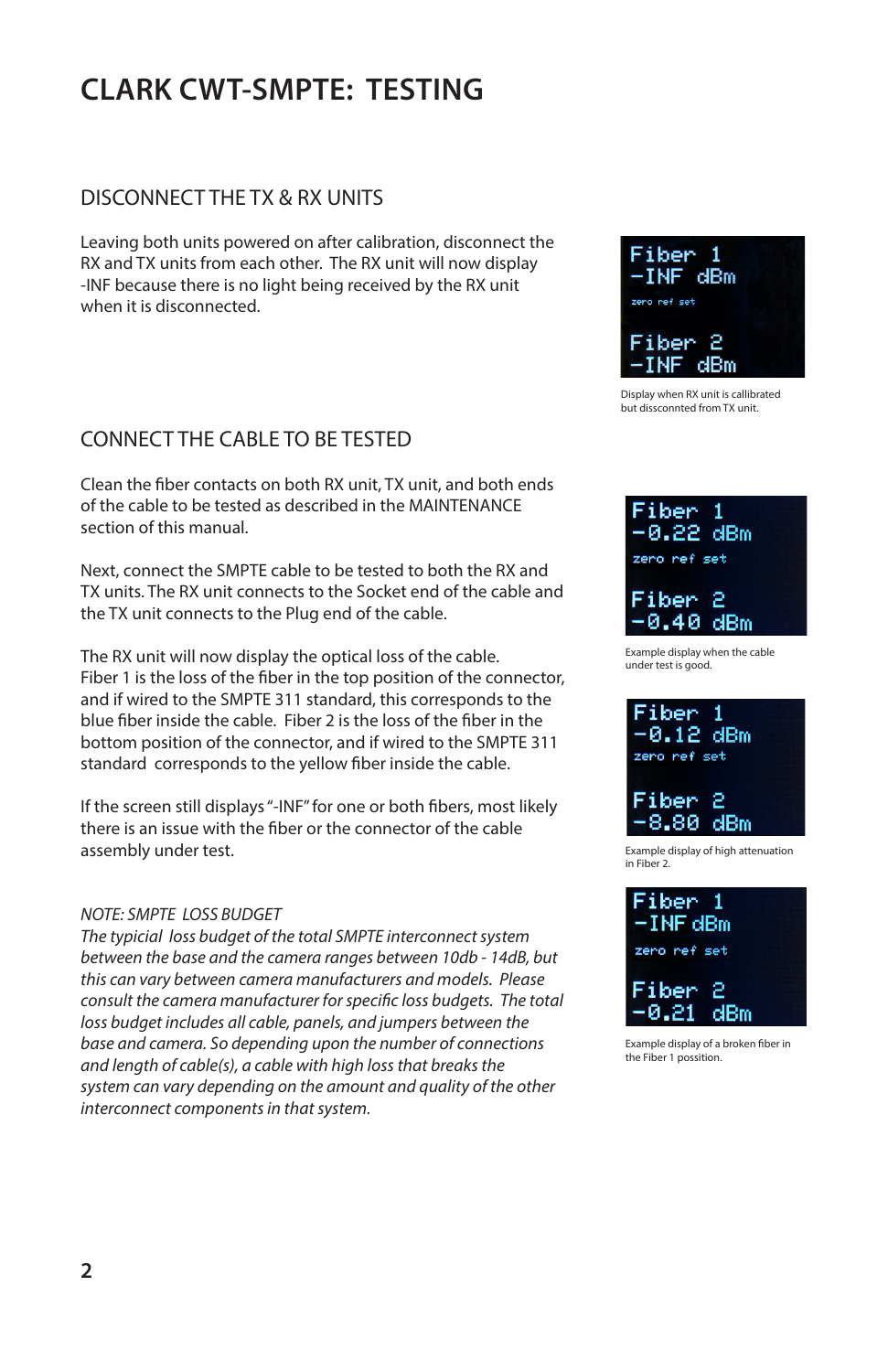# **CLARK CWT-SMPTE: TESTING**

## CHECK ELECTRICAL CONTACTS

Press the "Mode Select" button on the RX unit to enter into the electrical test mode. This mode will run a continuous scan of all four electrical contacts plus the earth ground/shield. The TX unit will pulse a low-voltage on each conductive element in a specific order for one second per element. The display indicates the pulses out of the specific order (black circles pulsing green) the cable is mis-wired. Note: This will display as "PASS" because there is conductivity, but the error is due to mis-wiring because it is out of sequence.

If the display indicates one of the lines is not lighting green once every 5 seconds, and the display shows a red "FAIL OPEN" that line is broken or open.

If the display indicates two of the lines are not lighting green once every 5 seconds and indicates a red "FAIL SHORT" then this means the two lines are shorted together somewhere in the cable or connectors.



Display when there are no electrical faults present.



Example of display when there is an electrical short between conductors.



Example of display when there is an electrical open.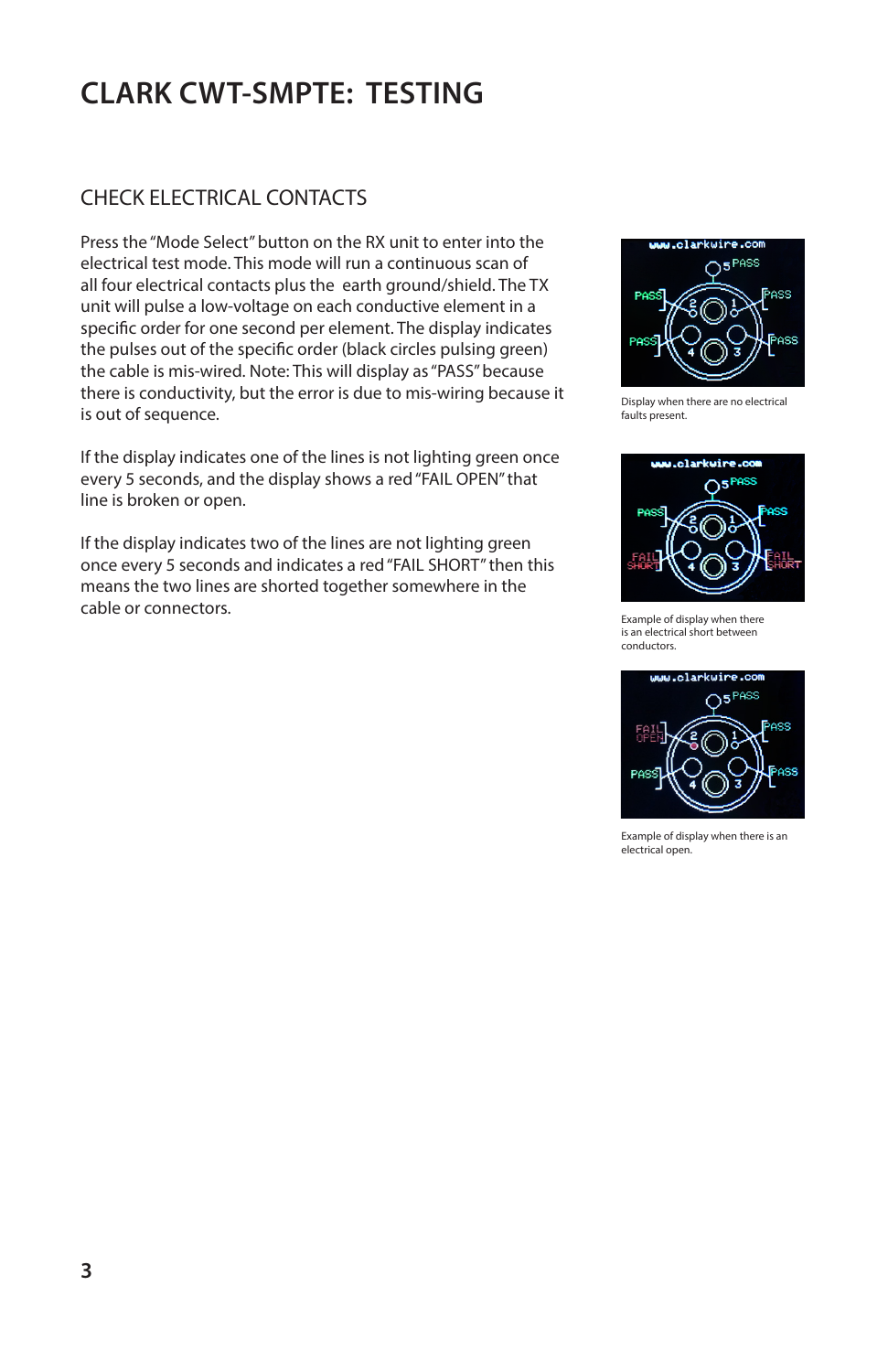## **CLARK CWT-SMPTE: MAINTENANCE**

### BATTERY

A low battery indicator will show on the display in the lower right corner if the battery is low.

The CWT-SMPTE requires a 9V battery for each unit (RX & TX). To replace the battery, push the battery release tab on the side of the unit.

## FIBER CONTACT CLEANING

Clean all the fiber contacts on both the tester and cable to be tested prior to connecting. Dirt, dust, and debris can not only create additional loss, they can also permanently damage the ceramic contacts. Contacts can be cleaned with the Clark FOC-CK-OCS, one-click cleaning pen for 2.0mm SMPTE fiber optic contacts. Failure to properly clean the fiber optic contacts prior to testing can result in damage to the tester and void the warranty.

## FIBER CONTACT INSPECTION

Periodically check the fiber contacts for contamination and damage. Clean the contacts as described above. With the power off on both units (for eye and sensor safety), inspect the contacts with a microscope such at the Clark FOT-SCP3-F2. If deep scratches or cracks are found on the contacts, contact Clark to have the unit repaired.